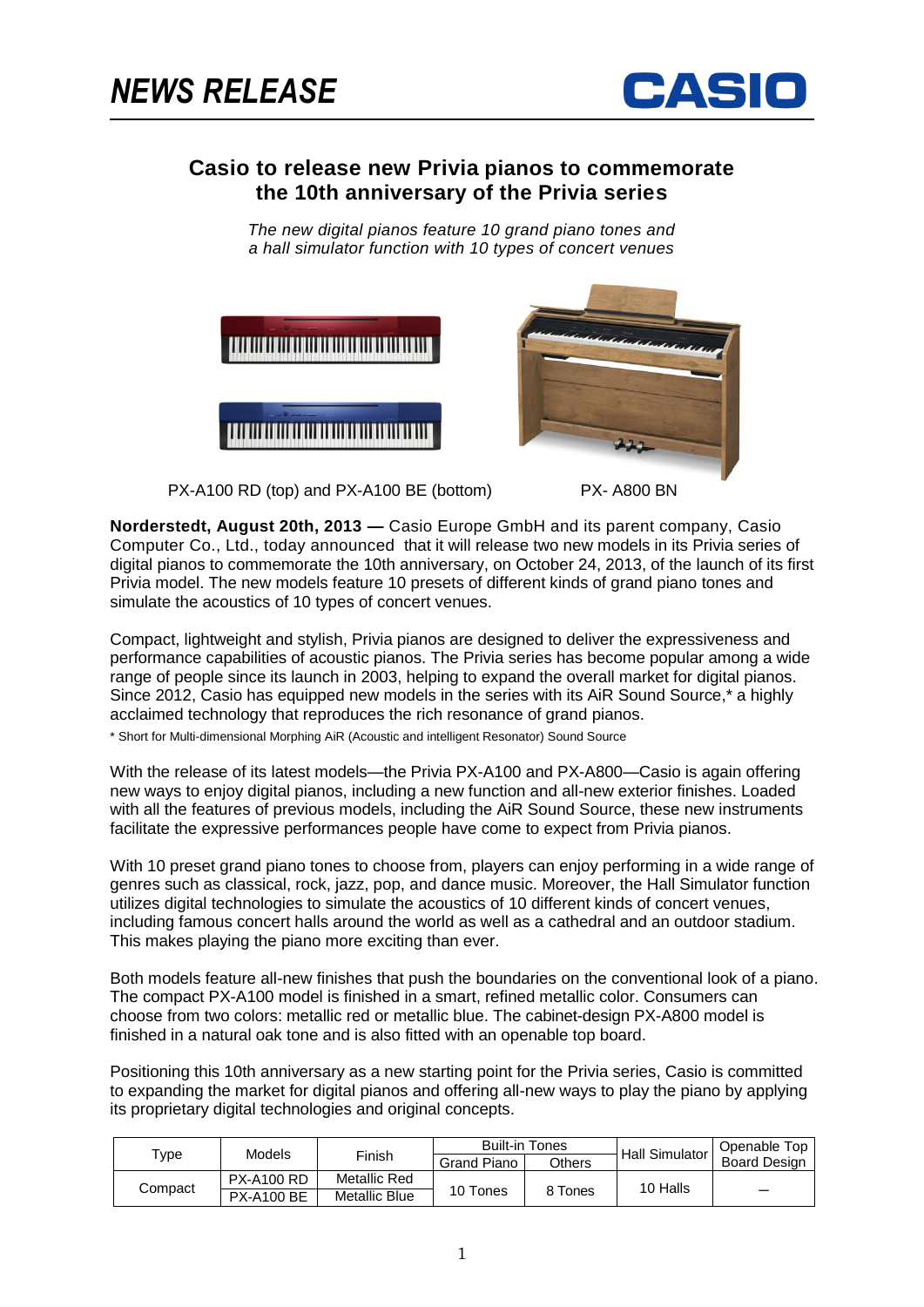|  |  | Cabinet Design   PX- A800 BN   Natural Oak tone |  |  |  |  |
|--|--|-------------------------------------------------|--|--|--|--|
|--|--|-------------------------------------------------|--|--|--|--|

# **Main Features**

### **10 Grand Piano Tones**

Both models have 10 preset grand piano tones, all of which correspond to various musical styles such as classical, rock, jazz, pop, and dance music. Eight more preset tones are available, including electric piano, jazz organ, pipe organ, and strings, allowing players to perform a wide range of musical genres with only one instrument.

### **Hall Simulator with 10 Settings**

Casio has applied digital technologies to simulate the acoustics of 10 types of concert venues. This gives users a chance to virtually experience the sound of playing the piano in a famous concert hall, cathedral, or stadium in places like Amsterdam, Berlin, London, Los Angeles, New York, Paris, Sydney, and Vienna.

#### **Multi-dimensional Morphing AiR\* Sound Source**

Casio's Multi-dimensional Morphing AiR Sound Source captures the deep, rich reverberation of a grand piano by using digital technologies to accurately simulate the resonant tones of all 88 keys. This ensures that the natural changes in tone are reproduced from the instant of attack, through its beautiful sustain, until it finally vanishes away. Even the length of the reverberation can be controlled according to the force of the keystroke. The Multi-dimensional Morphing AiR Sound Source also simulates all of the harmonics that resonate when the damper pedal is pressed, as well as the sound of operating the damper pedal itself.





\* Acoustic and intelligent Resonator

#### **String Resonance (available only with the PX-A800)**

String Resonance recreates more natural sounding reverberations of the piano by effectively reproducing the differences in the distinct string resonances of each of the keyboard's 88 keys, as well as the differences that sound when a single note is played and when a chord is played, and the changes in resonance that correspond to the strength of the keystroke.

# **Tri-sensor Scaled Hammer Action Keyboard II**

- The Tri-sensor Scaled Hammer Action Keyboard II detects the force of keystrokes using three sensors per key to reproduce the distinct attack timing of acoustic pianos.
- The Hammer Response reproduces the variations in the attack of the notes depending on how forcefully the notes are struck and the register of the keyboard.
- The instrument's black and white keys look and feel like real ebony and ivory for a luxurious feel and texture as well as a smooth touch.
- The Key Off Simulator (available only with the PX-A800) simulates the changes in tone according to how fast the finger leaves the key.

# **Openable top board design & Lid Simulator (available only with the PX-A800)**

The top board of the PX-A800 can be opened and closed, giving the user a wider range of sounds when playing. The PX-A800 also features Casio's Lid Simulator function, a digital technology that simulates the changes in a grand piano's tone depending on the degree that its lid is open or closed. Four effect levels corresponding to the degree the lid is opened can be selected to suit the user's preference.

\* The value set for the Lid Simulator does not change regardless of whether the piano top board is open or closed.

#### **A full-range of functions for every style of performance**

- A 60-tune Music Library is provided for listening enjoyment and lessons
- Duet Mode sets identical tonal ranges to the right and left of center on the keyboard so that two people can play within the same register
- The Layer Function enables two different tones to be layered in a performance preset
- The Keyboard Split Function enables different tones to be designated for the lower and higher blocks of the keyboard
- Maximum polyphony of 256 notes (available only with the PX-A800) practically guarantees that notes will not be cut off, even when playing pieces that require frequent use of the pedals
- The Audio Recording function allows performances to be saved on a USB flash drive at 44.1 kHz in WAV format (available only with the PX-A800)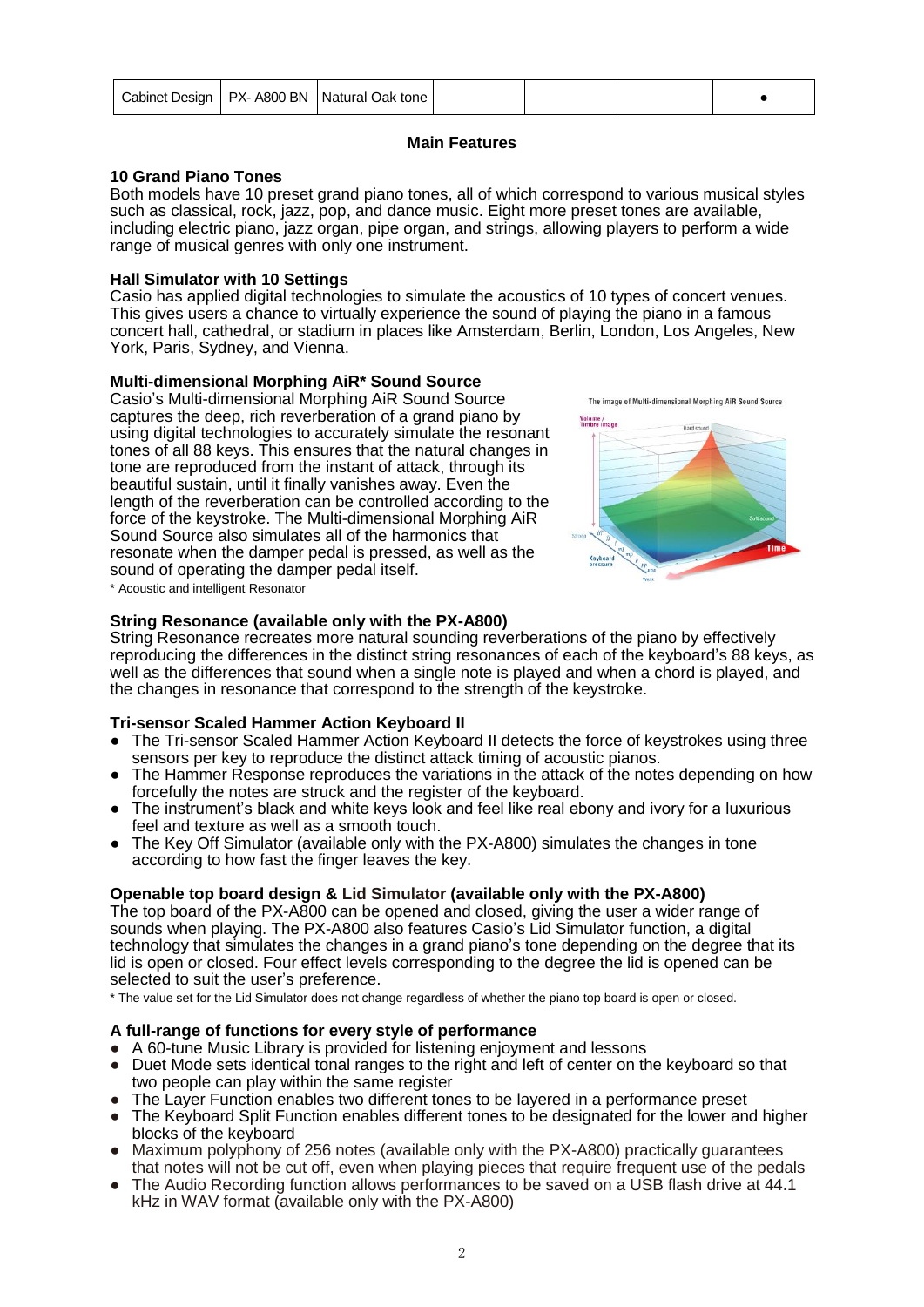### **Milestones in the 10-Year History of Privia Pianos**

Casio's electronic musical instrument business began selling electronic keyboards in 1980, and later broadened its product lineups with the release of Casio's first electronic piano in 1986, and the CELVIANO, an authentic-sounding digital piano, in 1991. Building on digital technologies cultivated through the development of CELVIANO, Casio designed the new Privia series to help a wider range of people to enjoy playing pianos. The 10th anniversary of the Privia series is approaching in October of this year.

Privia is a brand name which means "private piano that everyone can casually enjoy playing." While effectively capturing the expressive power of real pianos, Casio has integrated conventional piano designs with its original conceptions to develop stylish and compact models in this series. For its first Privia model, released in October 2003, Casio succeeded in realizing high-quality sound and the natural feel of a piano keyboard. By developing a dedicated LSI sound source and applying new modeling technologies, Casio was able to offer this model at about half the price of its previous pianos, making the joy of piano playing accessible to more people.

Since that 2003 release, Casio has improved the expressiveness of Privia pianos by continuously evolving the quality their sound and keyboard feel. While pursuing more beautiful designs and surface finishes, Casio has actively developed useful functions for performing and practicing by utilizing the unique advantages of digital pianos, making them much more than simple replacements for acoustic pianos.

| Release | <b>Models</b>   | Features                                                                                                                                                                                                                                                                                                               |  |
|---------|-----------------|------------------------------------------------------------------------------------------------------------------------------------------------------------------------------------------------------------------------------------------------------------------------------------------------------------------------|--|
| 2003    | $PX-100$        | <b>Casio's first Privia</b><br>nananananananan<br>This model made the experience of playing a piano<br>more accessible. The PX-100 featured an HL<br>(Highly-compressed Large waveform) sound source<br>made up of sampled sounds of a concert grand piano.                                                            |  |
| 2005    | PX-700          | <b>First Privia with cabinet design</b><br>The PX-700 featured a stylish design with a sliding<br>keyboard cover. This model featured a triple element ZPI<br>(Zygotech Polynomial Interpolation) sound source which<br>offered expressive control over the dynamics of the piano.                                     |  |
| 2009    | <b>PX-830BP</b> | Premium model with black polish finish<br>alamatan ing mga<br>This model featured a linear morphing AIF (Acoustic &<br>Intelligent Filtering System) sound source which reproduces<br>the differences in a piano's tone corresponding to the force of<br>the keystroke. The PX-830 also had a rotating keyboard cover. |  |
| 2012    | PX-850          | New Premium model with openable top board<br>The PX-850 featured the Multi-dimensional Morphing AiR<br>Sound Source which simulates the resonance between<br>piano strings. It also features a function that simulates<br>the degree a grand piano lid is open or closed.                                              |  |

#### **Notable Models in the History of Privia Pianos**

Privia and CELVIANO are registered trademarks or trademarks of CASIO COMPUTER CO., LTD.